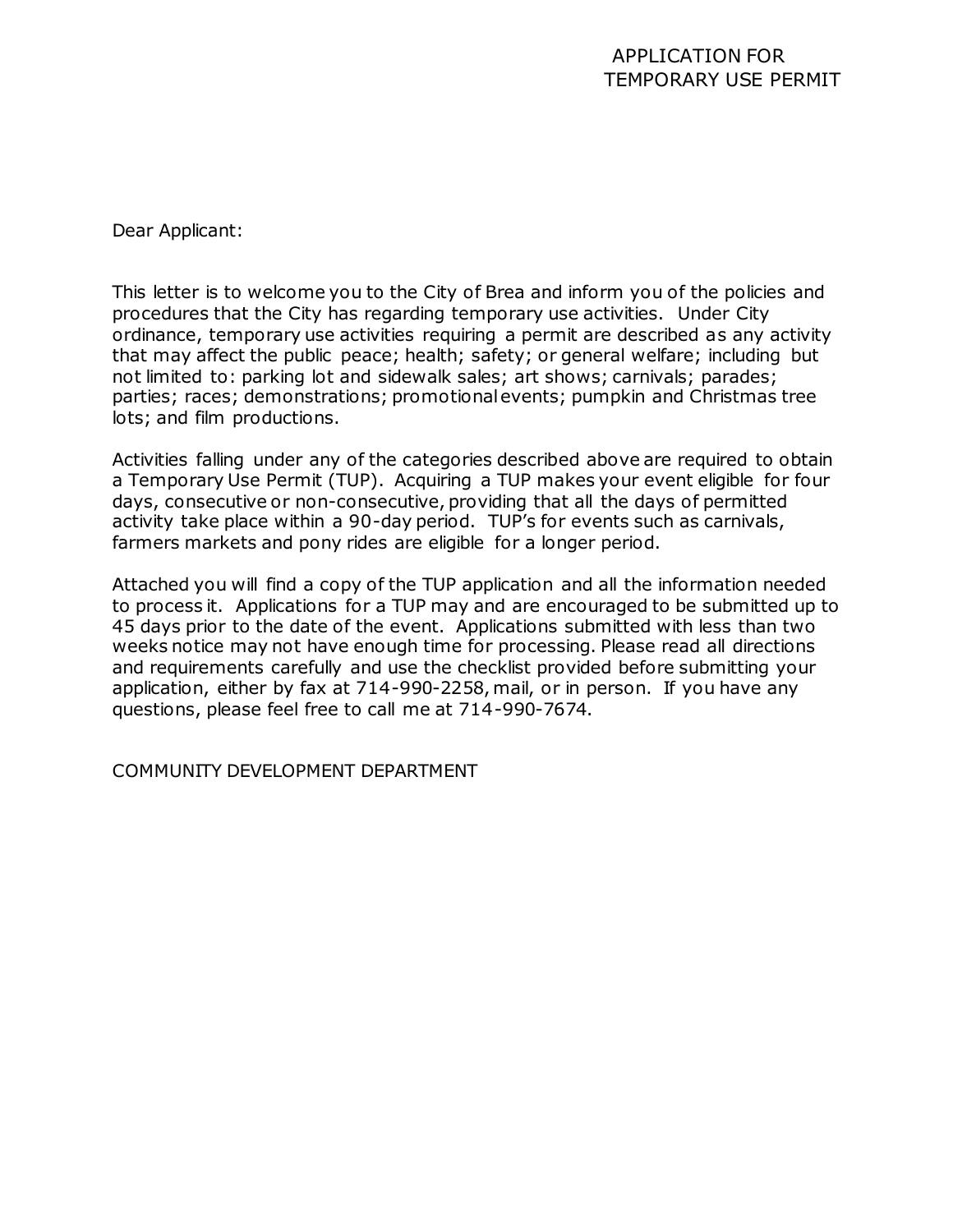

#### Brea Civic & Cultural Center / 1 Civic Center Circle, Brea, California 92821 / www.cityofbrea.net

## **TEMPORARY USE PERMIT APPLICATION**

CD/ DS No.  $\mathcal{L}$  and  $\mathcal{L}$ 

 $\mathcal{L}$  and  $\mathcal{L}$ 

A completed application should be submitted 45 days prior to the proposed date of the event. There is a **processing fee of \$200 for minor event and \$450 for major event** for all TUPs with the exceptions of Christmas Tree Lots and Pumpkin/Strawberry

TUP No.

Patch Sales, which require a \$500 deposit processing, and a \$300 clean-up/damages deposit. Other fees apply as applicable. The Temporary Use Permit Fee Schedule can be found on Page 6 of this application. Any events using a canopy or tent may require a fire inspection and related fees.

|    | 1. Name of Applicant                                                            |                     |                                  |            |              |
|----|---------------------------------------------------------------------------------|---------------------|----------------------------------|------------|--------------|
|    |                                                                                 |                     |                                  |            |              |
|    | <b>Address</b>                                                                  |                     |                                  |            |              |
|    | Street                                                                          |                     | City                             |            | <b>State</b> |
|    | Zip Code                                                                        |                     |                                  |            |              |
|    | Contact Phone Number ( )                                                        |                     |                                  |            |              |
|    | Fax Number ( )                                                                  |                     |                                  |            |              |
|    |                                                                                 |                     |                                  |            |              |
|    |                                                                                 |                     |                                  |            |              |
| 2. | Name of Property Owner_                                                         |                     |                                  |            |              |
|    | (Must sign affidavit granting permission)                                       |                     |                                  |            |              |
|    |                                                                                 |                     |                                  |            |              |
|    | Street                                                                          |                     |                                  | City       | <b>State</b> |
|    | Zip Code                                                                        |                     |                                  |            |              |
| 3. | Emergency Contacts (Two are required and should be available during the event.) |                     |                                  |            |              |
|    |                                                                                 | Contact $#1$        |                                  | Contact #2 |              |
|    |                                                                                 |                     |                                  |            |              |
|    | Name                                                                            |                     | Name                             |            |              |
|    |                                                                                 |                     |                                  |            |              |
|    | Cell phone number                                                               |                     | Cell phone number                |            |              |
|    | Work phone number                                                               |                     | Work phone number                |            |              |
|    | Home phone number                                                               |                     | Home phone number                |            |              |
|    |                                                                                 |                     |                                  |            |              |
|    |                                                                                 |                     |                                  |            |              |
|    |                                                                                 |                     |                                  |            |              |
|    | 4. Date(s) of Event__________                                                   |                     | Hours of Event__________________ |            |              |
|    |                                                                                 |                     |                                  |            |              |
|    | 5. Location of Event                                                            |                     |                                  |            |              |
|    |                                                                                 | Street address      |                                  |            |              |
|    |                                                                                 |                     |                                  |            |              |
|    |                                                                                 | Major cross streets |                                  |            |              |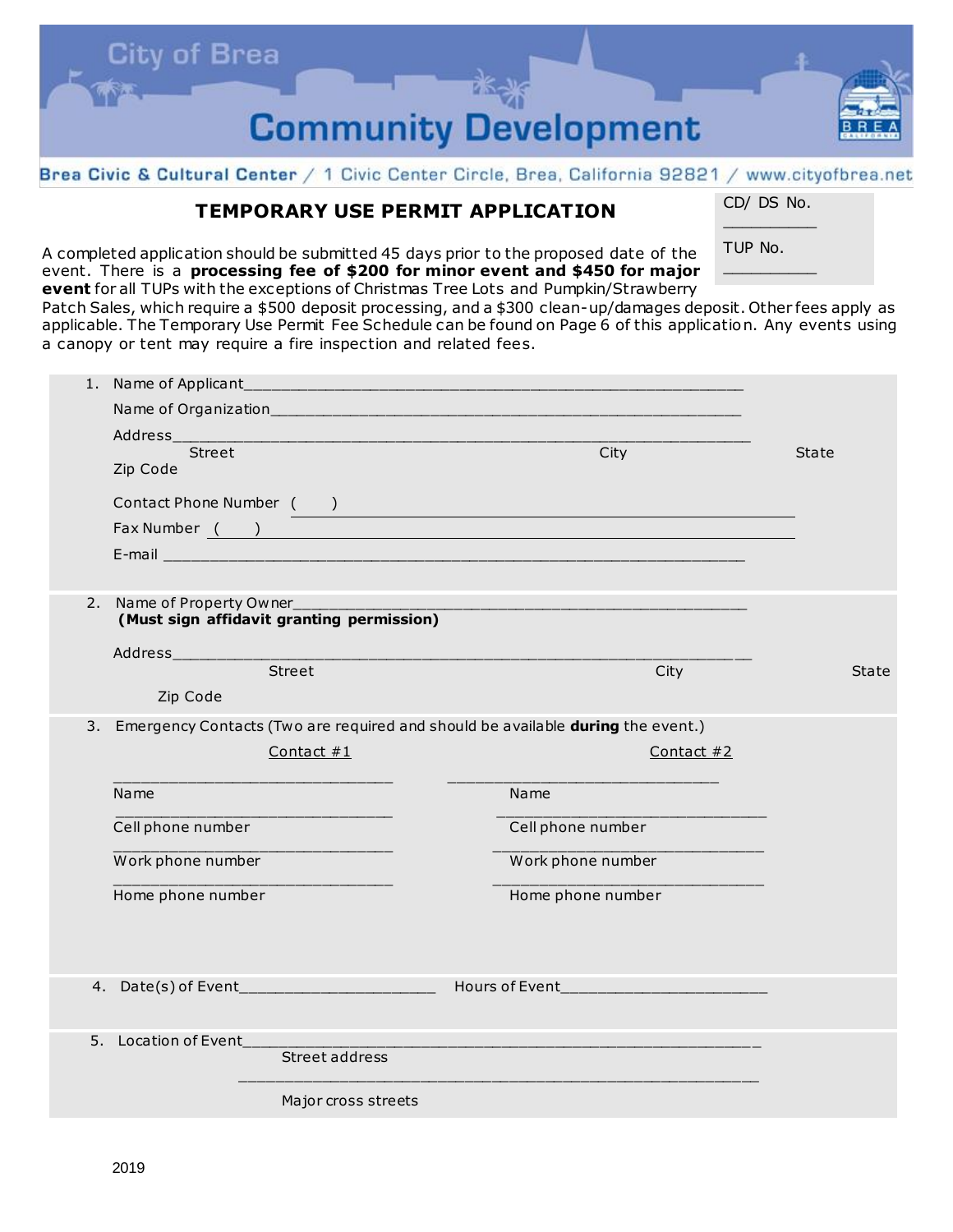| 6. Estimated Number of Attendees                                                                                                                                                                                                                                                                                                                                                                                                                                                                                                                   |
|----------------------------------------------------------------------------------------------------------------------------------------------------------------------------------------------------------------------------------------------------------------------------------------------------------------------------------------------------------------------------------------------------------------------------------------------------------------------------------------------------------------------------------------------------|
| 7. Check any items that apply or none.<br>Tent or Canopy (subject to Fire Department permit and inspection)<br>Electrical hookups (electrical permit and inspection, such as temporary power pole and temporary<br>generators; does not include extension cords to outlets)<br>$\Box$ Live entertainment and/or PA system (circle those that apply)<br>Alcohol Beverage Control Permit<br>Closures of public streets or alleys<br>Placement of signs (must have number, location, and size of signs). Note sign placement on site<br>plan.<br>None |
| Detailed written description of event. Include support and any explanation needed for site map<br>8.<br>requirement. A site drawing, to scale if possible, on 8 1/2" x 11" paper, must accompany permit                                                                                                                                                                                                                                                                                                                                            |

**application**. Include streets, parking, ingress/egress, structures, placement and location of tents, signs, banners, storage, generators, PA equipment, sanitary facilities, lighting, and other temporary materials.

 $\overline{\phantom{a}}$  ,  $\overline{\phantom{a}}$  ,  $\overline{\phantom{a}}$  ,  $\overline{\phantom{a}}$  ,  $\overline{\phantom{a}}$  ,  $\overline{\phantom{a}}$  ,  $\overline{\phantom{a}}$  ,  $\overline{\phantom{a}}$  ,  $\overline{\phantom{a}}$  ,  $\overline{\phantom{a}}$  ,  $\overline{\phantom{a}}$  ,  $\overline{\phantom{a}}$  ,  $\overline{\phantom{a}}$  ,  $\overline{\phantom{a}}$  ,  $\overline{\phantom{a}}$  ,  $\overline{\phantom{a}}$  $\overline{\phantom{a}}$  ,  $\overline{\phantom{a}}$  ,  $\overline{\phantom{a}}$  ,  $\overline{\phantom{a}}$  ,  $\overline{\phantom{a}}$  ,  $\overline{\phantom{a}}$  ,  $\overline{\phantom{a}}$  ,  $\overline{\phantom{a}}$  ,  $\overline{\phantom{a}}$  ,  $\overline{\phantom{a}}$  ,  $\overline{\phantom{a}}$  ,  $\overline{\phantom{a}}$  ,  $\overline{\phantom{a}}$  ,  $\overline{\phantom{a}}$  ,  $\overline{\phantom{a}}$  ,  $\overline{\phantom{a}}$  $\overline{\phantom{a}}$  ,  $\overline{\phantom{a}}$  ,  $\overline{\phantom{a}}$  ,  $\overline{\phantom{a}}$  ,  $\overline{\phantom{a}}$  ,  $\overline{\phantom{a}}$  ,  $\overline{\phantom{a}}$  ,  $\overline{\phantom{a}}$  ,  $\overline{\phantom{a}}$  ,  $\overline{\phantom{a}}$  ,  $\overline{\phantom{a}}$  ,  $\overline{\phantom{a}}$  ,  $\overline{\phantom{a}}$  ,  $\overline{\phantom{a}}$  ,  $\overline{\phantom{a}}$  ,  $\overline{\phantom{a}}$  $\overline{\phantom{a}}$  ,  $\overline{\phantom{a}}$  ,  $\overline{\phantom{a}}$  ,  $\overline{\phantom{a}}$  ,  $\overline{\phantom{a}}$  ,  $\overline{\phantom{a}}$  ,  $\overline{\phantom{a}}$  ,  $\overline{\phantom{a}}$  ,  $\overline{\phantom{a}}$  ,  $\overline{\phantom{a}}$  ,  $\overline{\phantom{a}}$  ,  $\overline{\phantom{a}}$  ,  $\overline{\phantom{a}}$  ,  $\overline{\phantom{a}}$  ,  $\overline{\phantom{a}}$  ,  $\overline{\phantom{a}}$  $\overline{\phantom{a}}$  ,  $\overline{\phantom{a}}$  ,  $\overline{\phantom{a}}$  ,  $\overline{\phantom{a}}$  ,  $\overline{\phantom{a}}$  ,  $\overline{\phantom{a}}$  ,  $\overline{\phantom{a}}$  ,  $\overline{\phantom{a}}$  ,  $\overline{\phantom{a}}$  ,  $\overline{\phantom{a}}$  ,  $\overline{\phantom{a}}$  ,  $\overline{\phantom{a}}$  ,  $\overline{\phantom{a}}$  ,  $\overline{\phantom{a}}$  ,  $\overline{\phantom{a}}$  ,  $\overline{\phantom{a}}$  $\overline{\phantom{a}}$  ,  $\overline{\phantom{a}}$  ,  $\overline{\phantom{a}}$  ,  $\overline{\phantom{a}}$  ,  $\overline{\phantom{a}}$  ,  $\overline{\phantom{a}}$  ,  $\overline{\phantom{a}}$  ,  $\overline{\phantom{a}}$  ,  $\overline{\phantom{a}}$  ,  $\overline{\phantom{a}}$  ,  $\overline{\phantom{a}}$  ,  $\overline{\phantom{a}}$  ,  $\overline{\phantom{a}}$  ,  $\overline{\phantom{a}}$  ,  $\overline{\phantom{a}}$  ,  $\overline{\phantom{a}}$ 

 $\overline{\phantom{a}}$  ,  $\overline{\phantom{a}}$  ,  $\overline{\phantom{a}}$  ,  $\overline{\phantom{a}}$  ,  $\overline{\phantom{a}}$  ,  $\overline{\phantom{a}}$  ,  $\overline{\phantom{a}}$  ,  $\overline{\phantom{a}}$  ,  $\overline{\phantom{a}}$  ,  $\overline{\phantom{a}}$  ,  $\overline{\phantom{a}}$  ,  $\overline{\phantom{a}}$  ,  $\overline{\phantom{a}}$  ,  $\overline{\phantom{a}}$  ,  $\overline{\phantom{a}}$  ,  $\overline{\phantom{a}}$  $\overline{\phantom{a}}$  ,  $\overline{\phantom{a}}$  ,  $\overline{\phantom{a}}$  ,  $\overline{\phantom{a}}$  ,  $\overline{\phantom{a}}$  ,  $\overline{\phantom{a}}$  ,  $\overline{\phantom{a}}$  ,  $\overline{\phantom{a}}$  ,  $\overline{\phantom{a}}$  ,  $\overline{\phantom{a}}$  ,  $\overline{\phantom{a}}$  ,  $\overline{\phantom{a}}$  ,  $\overline{\phantom{a}}$  ,  $\overline{\phantom{a}}$  ,  $\overline{\phantom{a}}$  ,  $\overline{\phantom{a}}$  $\overline{\phantom{a}}$  ,  $\overline{\phantom{a}}$  ,  $\overline{\phantom{a}}$  ,  $\overline{\phantom{a}}$  ,  $\overline{\phantom{a}}$  ,  $\overline{\phantom{a}}$  ,  $\overline{\phantom{a}}$  ,  $\overline{\phantom{a}}$  ,  $\overline{\phantom{a}}$  ,  $\overline{\phantom{a}}$  ,  $\overline{\phantom{a}}$  ,  $\overline{\phantom{a}}$  ,  $\overline{\phantom{a}}$  ,  $\overline{\phantom{a}}$  ,  $\overline{\phantom{a}}$  ,  $\overline{\phantom{a}}$  $\overline{\phantom{a}}$  ,  $\overline{\phantom{a}}$  ,  $\overline{\phantom{a}}$  ,  $\overline{\phantom{a}}$  ,  $\overline{\phantom{a}}$  ,  $\overline{\phantom{a}}$  ,  $\overline{\phantom{a}}$  ,  $\overline{\phantom{a}}$  ,  $\overline{\phantom{a}}$  ,  $\overline{\phantom{a}}$  ,  $\overline{\phantom{a}}$  ,  $\overline{\phantom{a}}$  ,  $\overline{\phantom{a}}$  ,  $\overline{\phantom{a}}$  ,  $\overline{\phantom{a}}$  ,  $\overline{\phantom{a}}$  $\overline{\phantom{a}}$  ,  $\overline{\phantom{a}}$  ,  $\overline{\phantom{a}}$  ,  $\overline{\phantom{a}}$  ,  $\overline{\phantom{a}}$  ,  $\overline{\phantom{a}}$  ,  $\overline{\phantom{a}}$  ,  $\overline{\phantom{a}}$  ,  $\overline{\phantom{a}}$  ,  $\overline{\phantom{a}}$  ,  $\overline{\phantom{a}}$  ,  $\overline{\phantom{a}}$  ,  $\overline{\phantom{a}}$  ,  $\overline{\phantom{a}}$  ,  $\overline{\phantom{a}}$  ,  $\overline{\phantom{a}}$  $\mathcal{L}_\text{max} = \frac{1}{2} \sum_{i=1}^{n} \frac{1}{2} \sum_{i=1}^{n} \frac{1}{2} \sum_{i=1}^{n} \frac{1}{2} \sum_{i=1}^{n} \frac{1}{2} \sum_{i=1}^{n} \frac{1}{2} \sum_{i=1}^{n} \frac{1}{2} \sum_{i=1}^{n} \frac{1}{2} \sum_{i=1}^{n} \frac{1}{2} \sum_{i=1}^{n} \frac{1}{2} \sum_{i=1}^{n} \frac{1}{2} \sum_{i=1}^{n} \frac{1}{2} \sum_{i=1}^{n} \frac{1$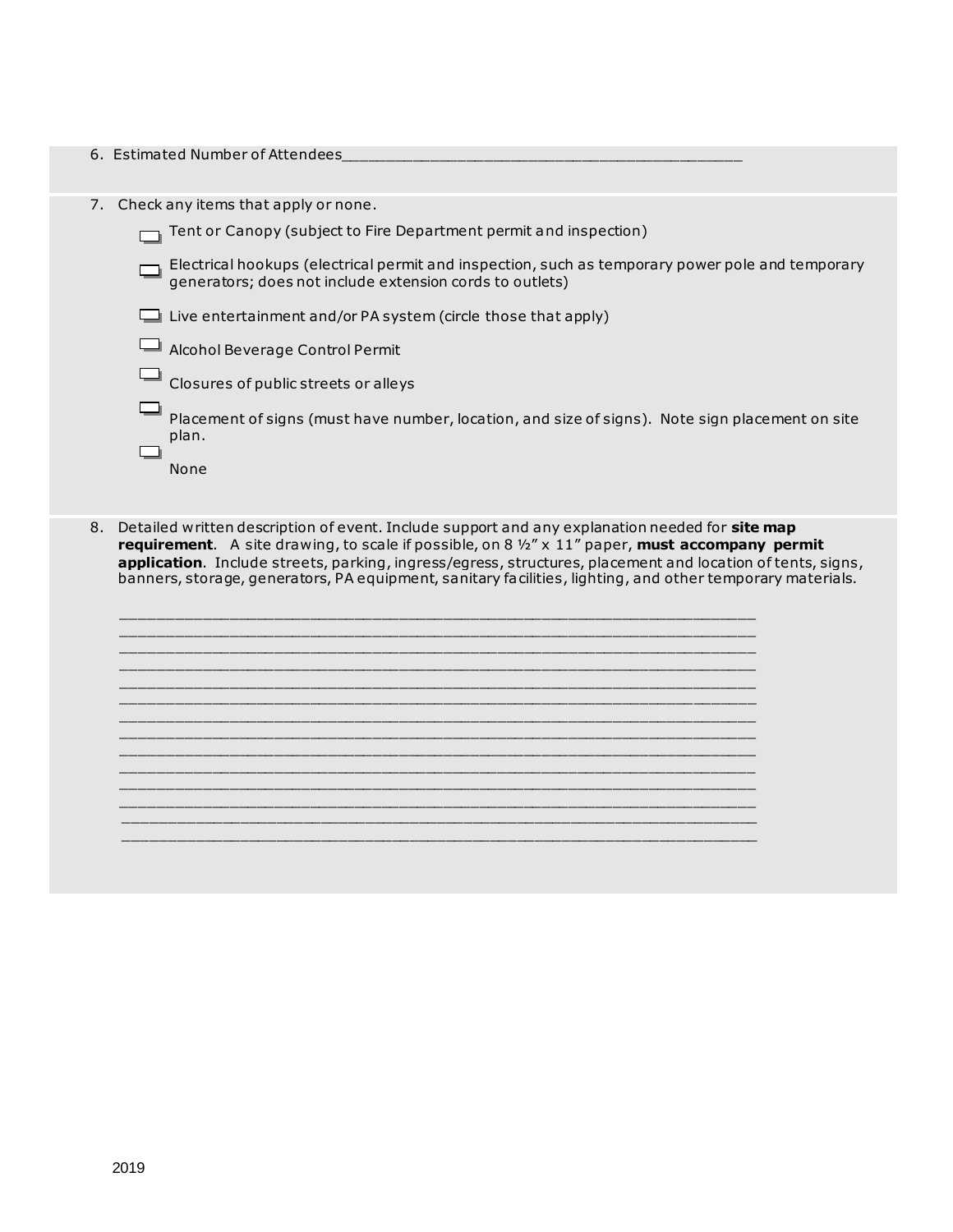### **CITY OF BREA APPLICATION FOR TEMPORARY USE PERMIT**

All vendors hired by a TUP applicant to provide services at their event must obtain a City of Brea business license **before** the TUP can be approved. Below is a checklist of typical activities/features of a TUP event that would be provided by a separate vendor. Please check all categories/services that may apply, and provide each individual vendors information in the spaces provided. City of Brea Business License Staff will be contacting you regarding the information provided here.

| Security                                            | Filming                         |
|-----------------------------------------------------|---------------------------------|
| Caterers/Food Vendors/Drink Vendors                 | <b>Temporary Fencing</b>        |
| Trade/Retail Show or Promotional Event              | Port-a-Potties                  |
| Party Rentals (Chairs, Tables, Bounce Houses, etc.) |                                 |
| <b>Vendor/Business Name:</b>                        |                                 |
| <b>Contact Name:</b>                                |                                 |
| <b>Phone Number:</b>                                | <b>Alternate Number (Cell):</b> |
| <b>Fax Number:</b>                                  |                                 |
| <b>Email Address:</b>                               |                                 |
|                                                     |                                 |
| <b>Vendor/Business Name:</b>                        |                                 |
| <b>Contact Name:</b>                                |                                 |
| <b>Phone Number:</b>                                | <b>Alternate Number (Cell):</b> |
| <b>Fax Number:</b>                                  |                                 |
| <b>Email Address:</b>                               |                                 |
|                                                     |                                 |
| <b>Vendor/Business Name:</b>                        |                                 |
| <b>Contact Name:</b>                                |                                 |
| <b>Phone Number:</b>                                | <b>Alternate Number (Cell):</b> |
| <b>Fax Number:</b>                                  |                                 |
| <b>Email Address:</b>                               |                                 |
|                                                     |                                 |
| <b>Vendor/Business Name:</b>                        |                                 |
| <b>Contact Name:</b>                                |                                 |
| <b>Phone Number:</b>                                | <b>Alternate Number (Cell):</b> |
| <b>Fax Number:</b>                                  |                                 |
| <b>Email Address:</b>                               |                                 |
|                                                     |                                 |

Contact City of Brea Business License at (714) 990-7686 if your event will utilize more than four separate vendors.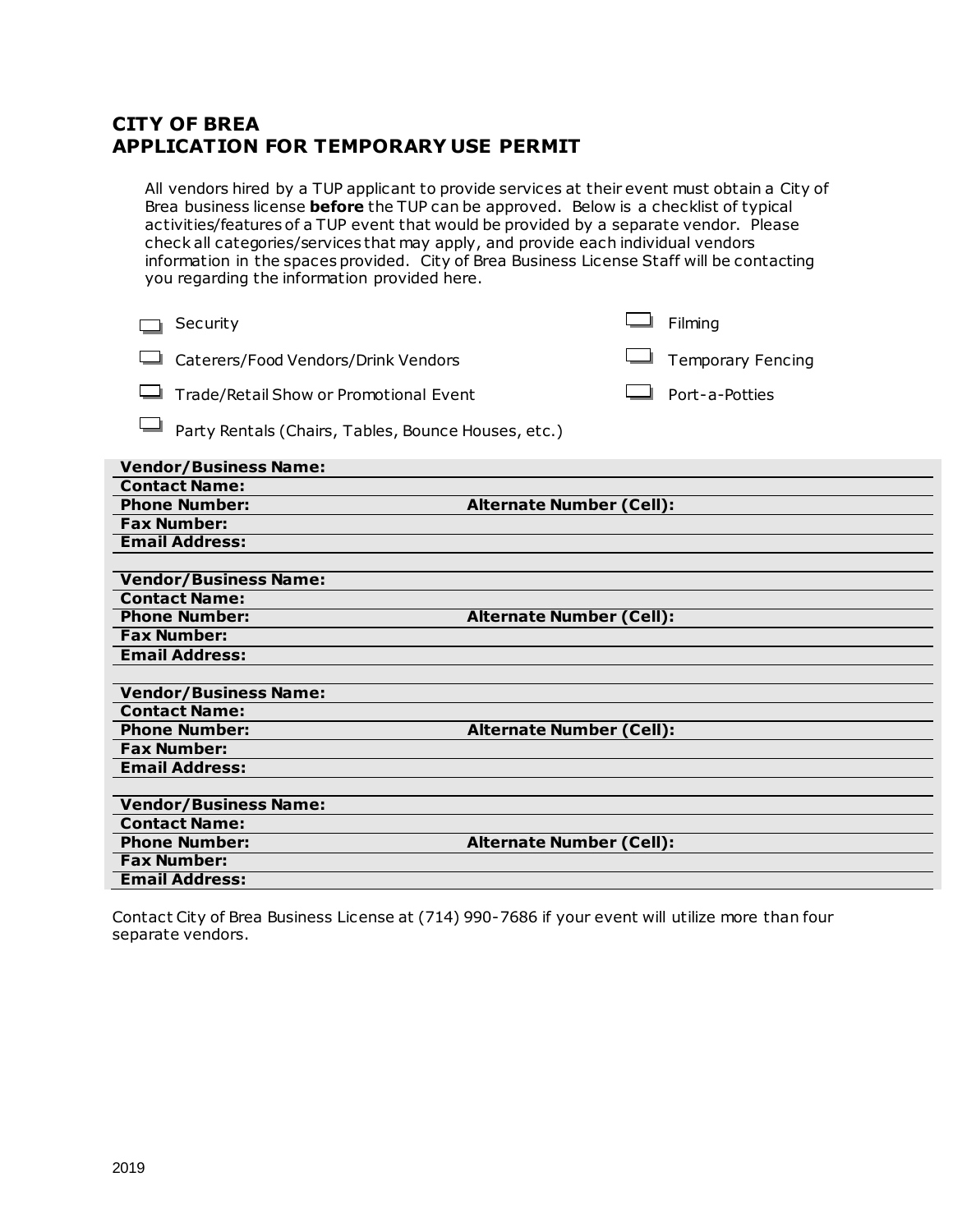## **CITY OF BREA APPLICATION FOR TEMPORARY USE PERMIT**

9. Event Related Temporary Sign Permit

The approval of the Temporary Use Permit depends on compliance with the Event Related Temporary Sign Policy. A Permit may be obtained only for those types of signs permitted by the City of Brea Zoning Ordinance**. If no signs will be displayed, please check the box to the left.** If you will be using signs, please fill in the information requested below.

| Number of Signs                                              |
|--------------------------------------------------------------|
| Size of Signs <b>Signs Signs Size of Signs Size of Signs</b> |
| Location of Signs <b>Location</b> of Signs                   |
| Date Signs will be Posted                                    |
| Date Signs will be Removed                                   |

10. Certificate of Insurance and Endorsement

Check the box to the left indicating that you understand the TUP will not be issued until you have submitted and the City has approved all the proper insurance needed for this event. This includes proof of a City approved general liability policy covering the event with a \$2,000,000 combined single limit per occurrence minimum general aggregate. The general liability policy will be primary and non-contributory, the City of Brea must be named as an additional insured by endorsement and a waiver of subrogation is required. (If auto insurance is required, an additional insured endorsement and waiver of subrogation is also required. If employees are working the event, a workers' compensation policy is required with a waiver of subrogation only.) See attached insurance matrix for additional details on requirements, minimum policy limits, and acceptable ratings for insurance companies.

\_\_\_\_\_\_\_\_\_\_\_\_\_\_\_\_\_\_\_\_\_\_\_\_\_\_\_\_\_\_\_\_\_\_\_\_\_\_\_\_\_\_\_\_\_ \_\_\_\_\_\_\_\_\_\_\_\_\_\_\_\_\_\_\_\_\_

Applicant's Signature and Controller and Controller and Date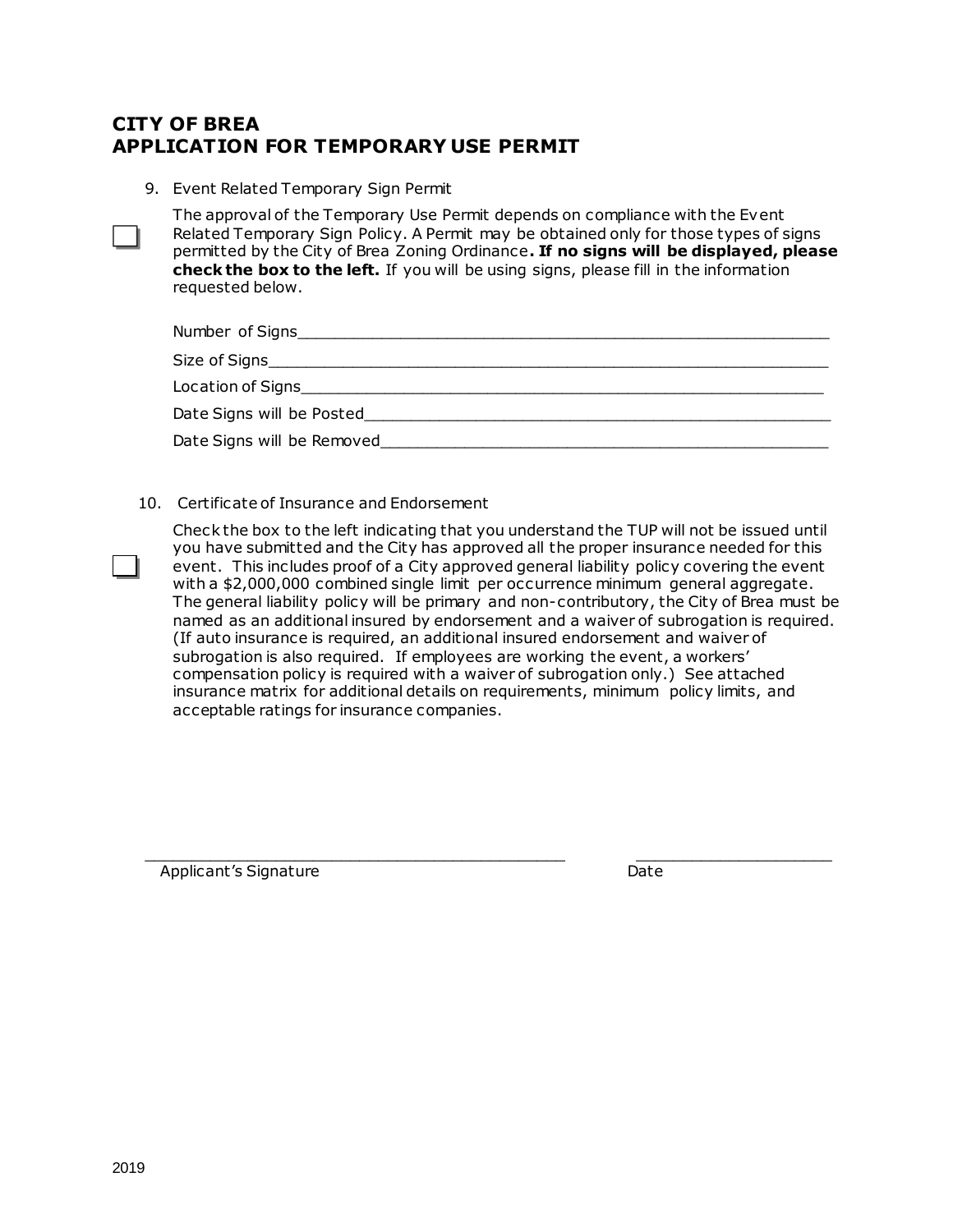#### **INDEMNIFICATION AGREEMENT**

#### **Please read, fill in, and sign at the bottom**

In consideration of being granted a Temporary Use Permit, and to the full extent permitted by law, the undersigned, \_\_\_\_\_\_\_\_\_\_\_\_\_\_\_\_\_\_\_\_\_\_\_\_\_\_\_\_\_\_\_, on behalf of herby agrees to defend, indemnify, and hold free and harmless the City of Brea, its elected officials, officers, employees, and agents, with respect to any and all liabilities, claims, suits, actions, losses, expenses or costs of any kind, whether actual, alleged or threatened, including the payment of actual attorney's fees, court costs and any and all other costs of defense, incurred as a consequence of, arising out of, or in any way attributable to, the granting of a Temporary Use Permit to (name and date of event)

The undersigned hereby represents that he or she has read and fully understands that by signing this Agreement, important legal rights are being waived and legal obligations are being assumed. If signing as a representative, the undersigned further represents that he or she is fully authorized to enter into this Agreement on behalf of each and every person, group, business and/or organization to which the Temporary Use Permit is being issued.

\_\_\_\_\_\_\_\_\_\_\_\_\_\_\_\_\_\_\_\_\_\_\_\_\_\_\_\_\_\_\_\_\_\_\_\_\_\_\_\_\_\_\_\_\_\_\_\_\_\_\_\_\_\_\_\_\_\_\_\_\_\_\_\_\_\_\_\_\_\_\_\_\_\_\_\_

Applicant's Signature Date Date

 $\Box$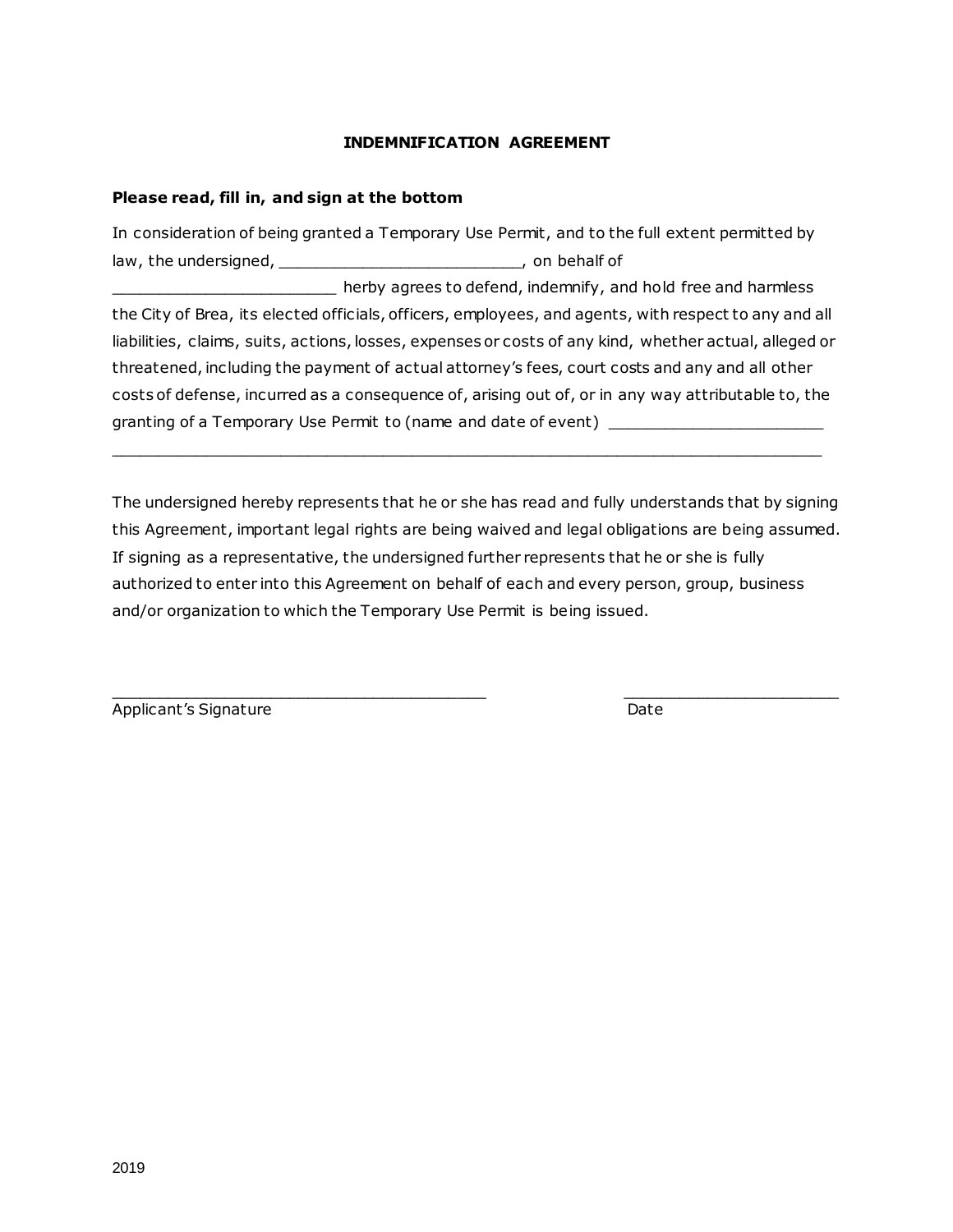# **PROPERTY OWNER APPROVAL**

#### **Must be read, filled in, and signed by the owner of the property or management company.**

|                                         |            | (owner/prop. management) herby grants                                                             |  |
|-----------------------------------------|------------|---------------------------------------------------------------------------------------------------|--|
|                                         |            |                                                                                                   |  |
|                                         |            | (location) on                                                                                     |  |
|                                         | (date).    |                                                                                                   |  |
|                                         |            | Additionally, I have been notified of the full extent of the event proposed and agree to not hold |  |
|                                         |            | the City of Brea responsible for any problems or concerns that may arise due to it.               |  |
|                                         |            |                                                                                                   |  |
|                                         |            |                                                                                                   |  |
| Signature of owner or person authorized |            | Date                                                                                              |  |
|                                         |            |                                                                                                   |  |
| Telephone number                        | Fax Number | Address                                                                                           |  |
|                                         |            |                                                                                                   |  |
|                                         |            |                                                                                                   |  |
| Property Management, if applicable      |            | Date                                                                                              |  |
|                                         |            |                                                                                                   |  |
| Telephone number                        | Fax Number | Address                                                                                           |  |
|                                         |            |                                                                                                   |  |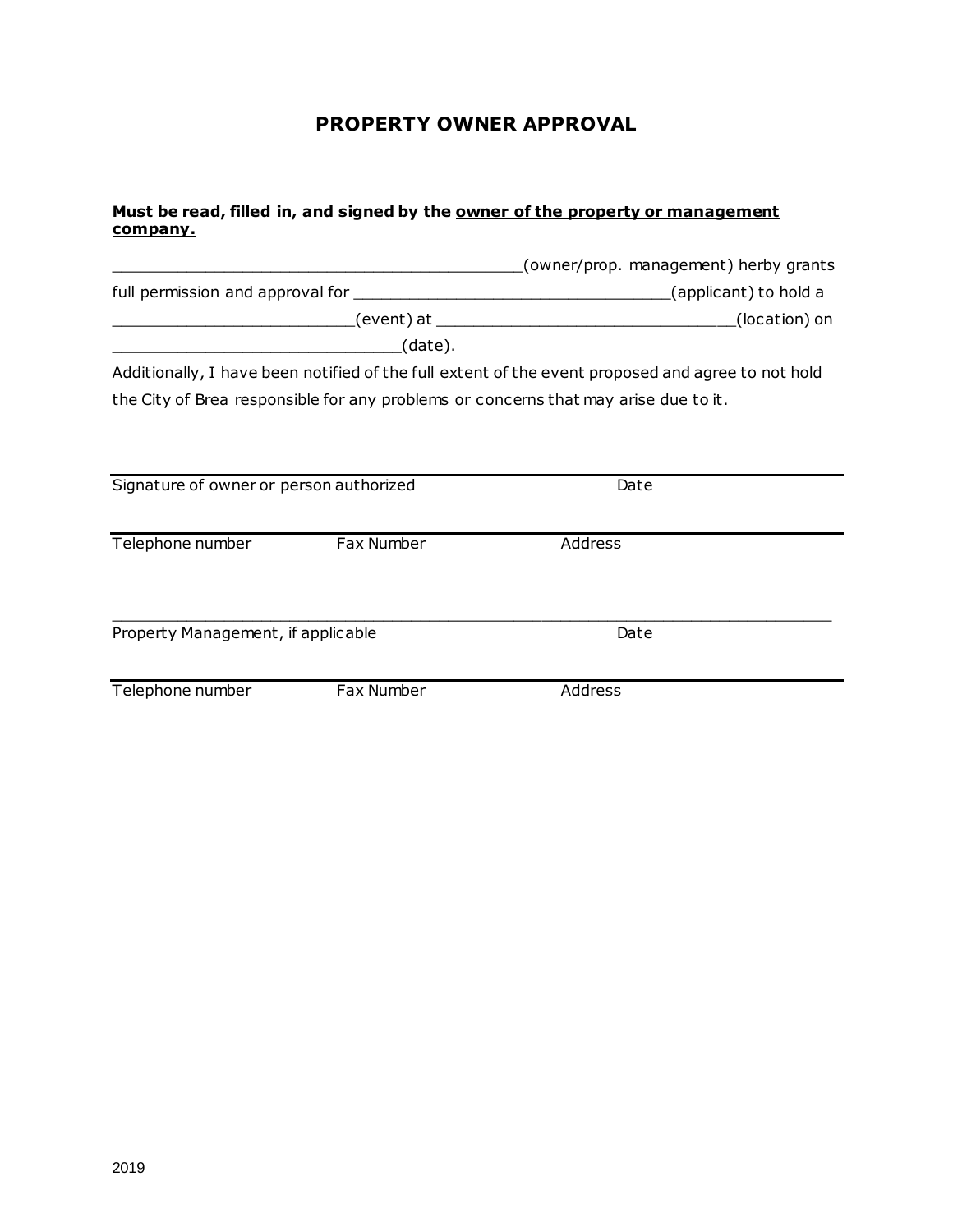# **TEMPORARY USE PERMIT AND ASSOCIATED FEES**

| UNANT USE FENMIT AND ASS                                                                                                                                                                                                                                                                                                                                                                                                                                    | JUIAI EV FEEJ<br>Fee | <b>Payment</b> |
|-------------------------------------------------------------------------------------------------------------------------------------------------------------------------------------------------------------------------------------------------------------------------------------------------------------------------------------------------------------------------------------------------------------------------------------------------------------|----------------------|----------------|
| <b>Due</b>                                                                                                                                                                                                                                                                                                                                                                                                                                                  |                      |                |
| <b>Community Development (required for all events)</b><br><b>Application Fee</b>                                                                                                                                                                                                                                                                                                                                                                            |                      |                |
| General Temporary Use Permit                                                                                                                                                                                                                                                                                                                                                                                                                                | \$200 (minor) ______ |                |
|                                                                                                                                                                                                                                                                                                                                                                                                                                                             | \$450 (major)        |                |
| Film Permit                                                                                                                                                                                                                                                                                                                                                                                                                                                 | \$500                |                |
| Pumpkin Patches and Christmas tree Lots                                                                                                                                                                                                                                                                                                                                                                                                                     | \$500                |                |
| Cleanup Deposit                                                                                                                                                                                                                                                                                                                                                                                                                                             | \$300                |                |
| Amount Due to the Community Development Department                                                                                                                                                                                                                                                                                                                                                                                                          | Deposit Fee          |                |
| Signature<br>I understand the above dollar amount is an initial deposit and may not cover all the costs<br>associated with processing my application. I agree to deposit additional funds as requested<br>by the City and I understand that failure to deposit requested funds could cause all<br>processing activity to cease until the funds are received. After completion of the project, the<br>remaining funds will be returned to the project owner. |                      |                |
| <b>Finance Department Fees (required for most events)</b>                                                                                                                                                                                                                                                                                                                                                                                                   |                      |                |
| <b>Business License Fee</b>                                                                                                                                                                                                                                                                                                                                                                                                                                 |                      |                |
| Accounting Technician II, at 714-990-7686 to determine amount due.                                                                                                                                                                                                                                                                                                                                                                                          |                      |                |
| Amount Due to the Finance Department                                                                                                                                                                                                                                                                                                                                                                                                                        |                      | $\ast$         |
| <b>Fire Department Fees (if applicable)</b>                                                                                                                                                                                                                                                                                                                                                                                                                 |                      |                |
| <b>Special Event Permit</b>                                                                                                                                                                                                                                                                                                                                                                                                                                 | \$69                 |                |
| <b>Public Works Department Fees (if applicable)</b>                                                                                                                                                                                                                                                                                                                                                                                                         |                      |                |
| Fees may apply depending on nature of event                                                                                                                                                                                                                                                                                                                                                                                                                 |                      | $\ast$         |
| <b>Police Department Fees (if applicable)</b>                                                                                                                                                                                                                                                                                                                                                                                                               |                      |                |
| Not required for most events<br>Police Coverage (varies with needs)                                                                                                                                                                                                                                                                                                                                                                                         | $$36 - $52hr$        | $\ast$         |
|                                                                                                                                                                                                                                                                                                                                                                                                                                                             |                      |                |
|                                                                                                                                                                                                                                                                                                                                                                                                                                                             |                      |                |
| <b>Total Applicable Fees Due (for applicant use)</b>                                                                                                                                                                                                                                                                                                                                                                                                        |                      |                |

*\*Fees are to be paid to the corresponding City Department*